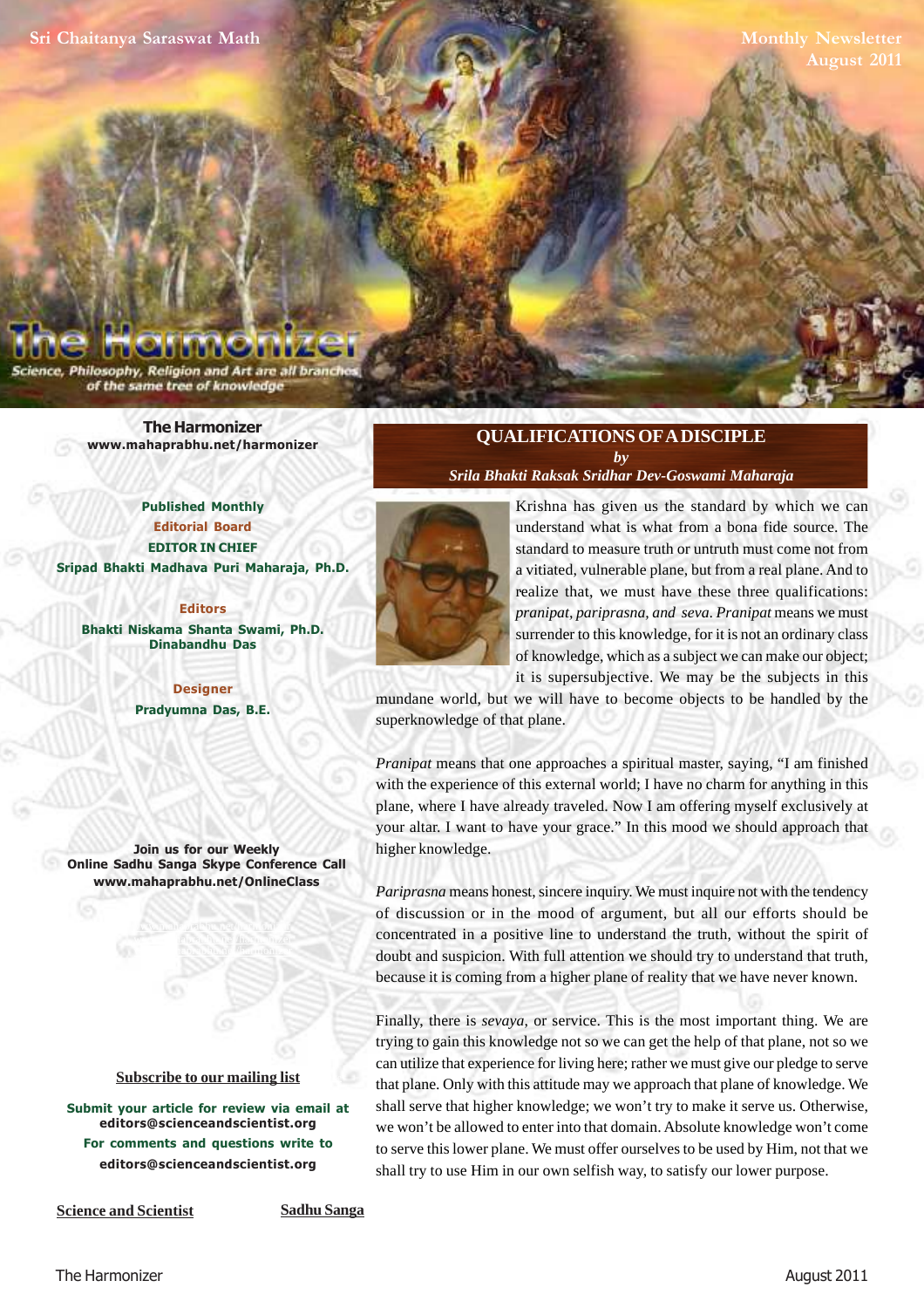With the mood of service we shall dedicate ourselves to Him; not that He will dedicate Himself to satisfy our lower animal purpose. So, with this attitude we shall seek the plane of real knowledge and receive the standard understanding. And then we can know what is what, and have a proper estimation of our environment.

This is Vedic culture. Absolute knowledge has always been imparted by this process alone, and never by the intellectual approach. Srila Prabhupada Bhaktisiddhanta used to give the analogy of the bee: honey is in a bottle, the cork is in place, and the bee has taken his seat on the glass. He tries to taste the honey by licking the bottle. But, just as the bee cannot taste the honey by licking the outside of the glass bottle, the intellect cannot approach the world of spirit. We may think that we have attained it, but that is not possible: a barrier is there, like the glass. Intellectual achievement is not real achievement of higher knowledge. Only through faith, sincerity, and dedication can we approach that higher realm and become a member. We can enter that higher plane only if they grant us a visa and admit us. Then we can enter that land of divine living.



So, a candidate must have these three qualifications before he can approach the truth which is on the higher plane of Absolute Reality. He can approach the Absolute Truth only with an attitude of humility, sincerity, and dedication. There are similar statements in the *Srimad-Bhagavatam* and the *Vedas.* In the *Upanisads* it is said:

*tad vijnanartham sa gurum evabhigacchet samit panih srotriyam brahma-nistham*

"Approach a spiritual master. Do not go to him hesitatingly or haphazardly, but with a clear and earnest heart."

# **A GLIMPSE INTO THE MARVELS OF LIFE**

*by*



*Srila Bhaktisvarupa Damodara Maharaja (T. D. Singh, Ph.D.)*

In this article the author outlines a few examples of the marvels of life. One can feel awe and wonder upon meditating on these examples.

The Dutch anatomist and pioneer microscopist Jan Swammerdam (1637 – 80) painstakingly studied artistic design of small living organisms, in particular the studies of the

metamorphosis and developmental patterns of insects. His impression was of indescribable awe and wonder in the face of nature's beauty. For him the source of this artistic design, complexity and natural order could only be divine, and his only response was rapture. While putting down his observation on the anatomy and metamorphosis of butterflies, he remarked:



*"How then can we avoid crying out,* **O** *God of miracles! How wonderful are all thy works! How beautiful are the ornaments! How well adapted the powers which thou hast so profusely bestowed upon thy creatures!"*

# **H**UMAN BODY – A SMALL UNIVERSE:

- + The human genome contains 3164,7 million chemical nucleotide bases (A, C, T, and G).
- + For our first 18 years, on average we add 100 million cells to our body *every minute.*
- + The human brain has 100 billion neurons, with untold trillions of connections and patterns or endless wiring sequences.
- + The average number of red blood cells in the human body is about 25 billion (about 5 billion per liter of blood). 25 million (or 1 percent) of them die every day, which works out to roughly 300,000 a second. A red blood cell can circumnavigate the entire body in less than 20 seconds.
- + There are 300 million tiny air sacs or alveoli in each adult lung. If these were spread out, their total surface area· could cover a tennis court.

and many more…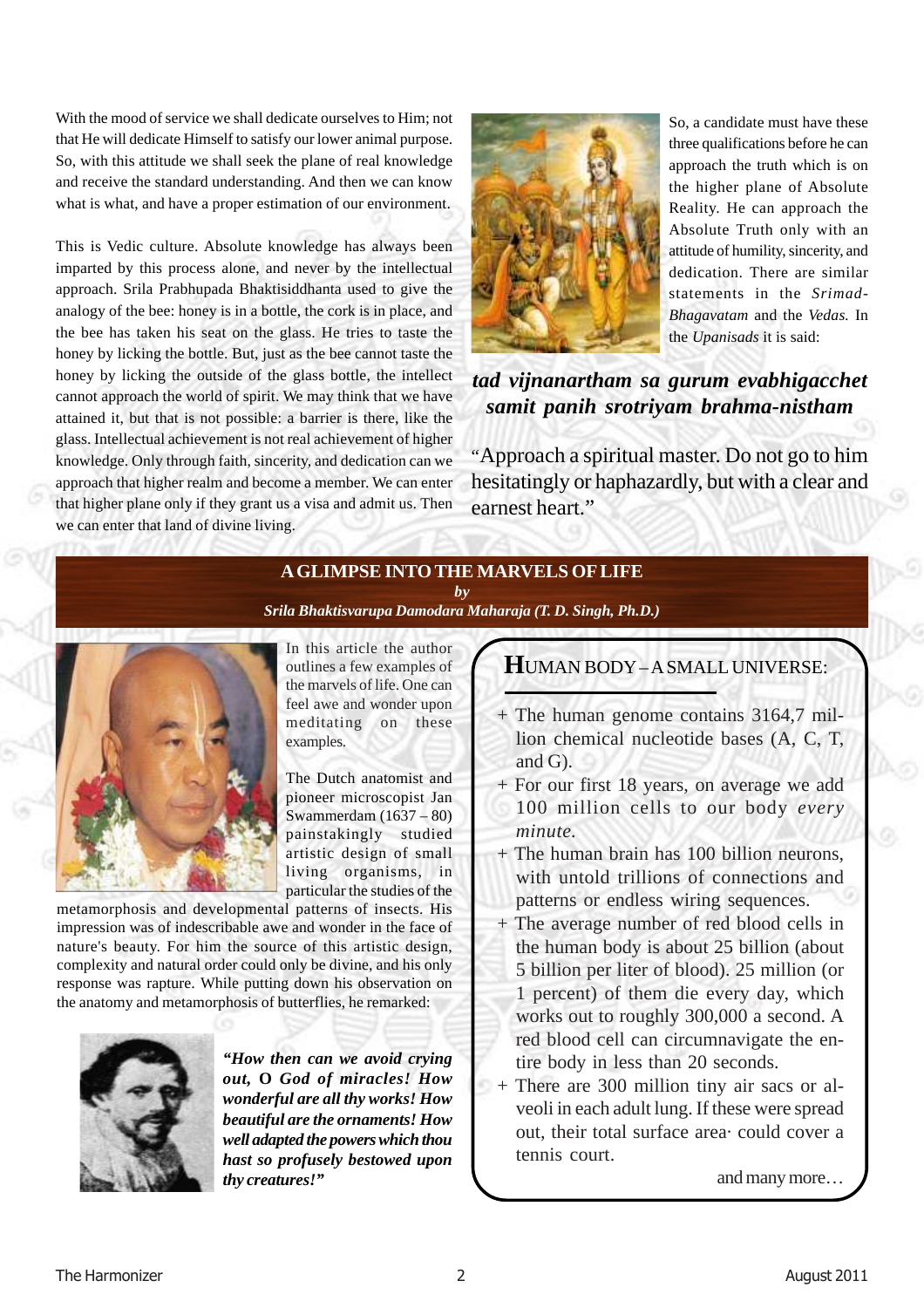

*It has been estimated that there may be as many as some 200 trillion molecules in a single cell, all executing thousands of coordinated reactions with precise timing and junction . ... What makes a living cell perform all these seemingly purposeful chemical reactions? What are the chemical theories or principles that can explain such apparently conscious acts even at molecular levels? What is the wave function that can explain such phenomena?*



*What makes a squirrel sense its ability to jump from one branch of a tall pine tree to another with perfect timing and accuracy?*



*A mother's unique love and concern for her child.*



*What enables the Nile crocodile, whose jaws can crush the femur of a buffalo, to pick up its egg gently enough and roll it between the jaws, freeing the hatchling without harming it?*



*A mother bird nurtures her chicks with the utmost love and care.*



*What is that molecular operation which makes the cuckoo lay its eggs in the nests of other birds as a meaningful trick?*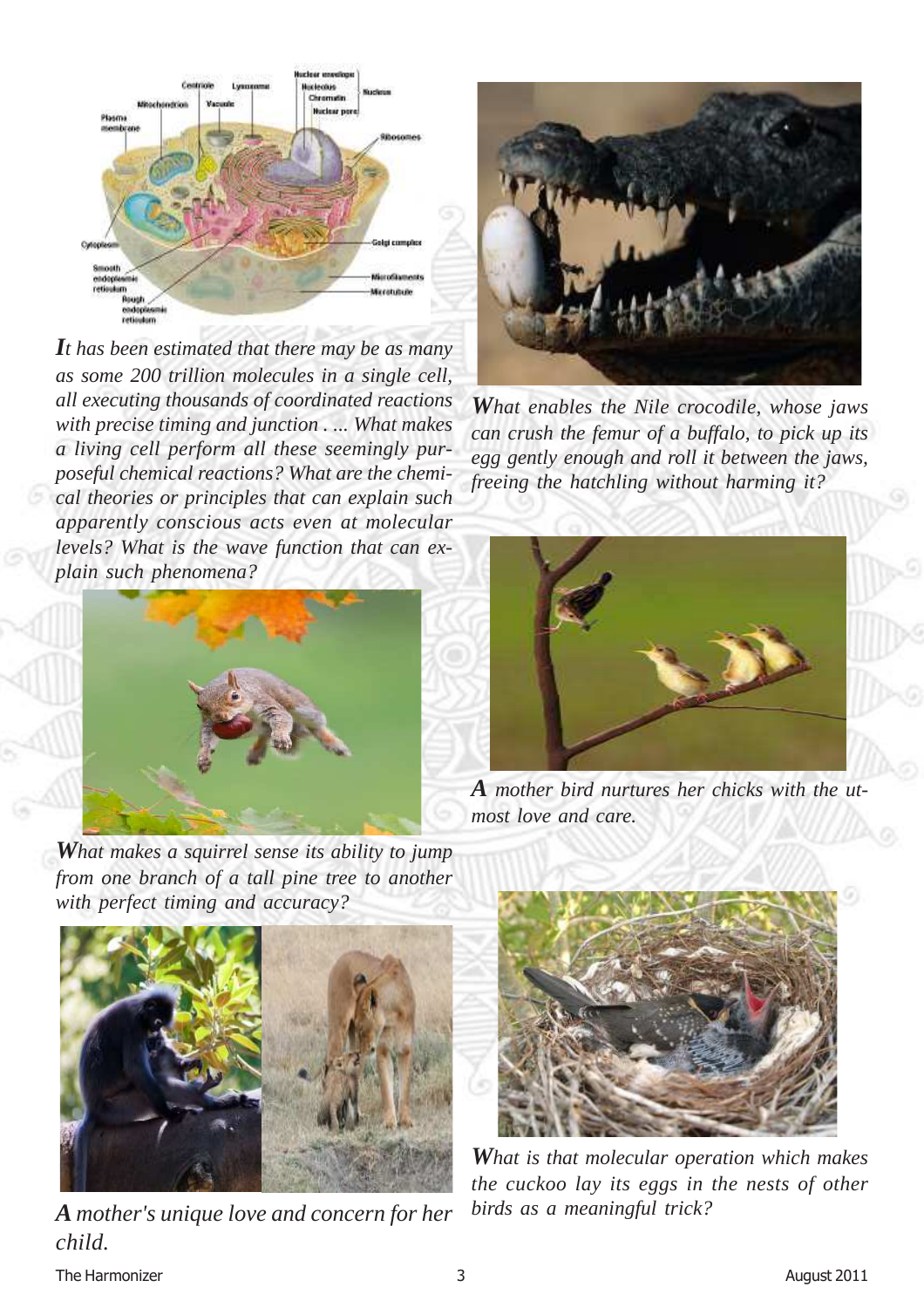

*Sometimes in human experience mental events happen suddenly and without apparent antecedents. Fine poetry comes from a poet's thought; the solution to a difficult mathematical riddle is revealed like a flash in the mind of a mathemati-*

*On the human level there are so many subtle traits of personality, for example: compassion, humility, stability and self control, honesty, tolerance, responsibility, cleanliness, love and so on. Are there any molecular mechanisms that can*

*turn off and on to produce all these unique symp-*

**Is there any molecular operation or any multidimensional quantum mechanical equation that can describe these wonderful phenomena of life ?**

### **UNITY OF KNOWINGAND TRUTH**

*by Sripad Bhakti Madhava Puri Maharaja, Ph.D.*



*pulls?*

In his Introduction to the *Phenomenology of Spirit* [1] Hegel focuses our attention upon the general theme of the book: to scientificially comprehend the Concept of knowledge or knowing. Today, modern science proceeds as if "knowing" was a completely irrelevant subject for study, and gets right to the objects of knowing without a

moment's glance at the knowing process itself. This is called naive realism - the object we know is what it is in its immediate apprehension by the senses and no contribution from the process of knowing need be considered. But Hegel takes knowing as the prime subject to be considered, so he begins by stating the three different perspectives toward knowledge that were prevalent at his time (and more or less held today as well).

*cian; an intricate chemical structure is revealed in the mind of a chemist; a whole symphony is inspired in the mind of a composer. Are we to suppose that these phenomena are nothing but the products of chance and simple pushes and*

- 1. Knowledge as an instrument.
- 2. Knowledge as a medium.
- 3. Ordinary conception of knowledge as natural consciousness.

Modern science completely ignores the nature and contribution of the process of knowing in its investigation of the world or of Truth. This kind of ignor-ance is not acceptable for rational thought and we find that this neglect has caused some fundamental problems, for instance in quantum physics where the Copenhagen interpretation (Neils Bohr) actually finds it necessary to attribute a role to consciousness or knowing.

#### **The problems with these three perspectives of knowledge.**

If knowledge is an instrument then what is examined by it is not left unaffected since some distortion must occur due to the instrument itself. Kant took this perspective very seriously, analyzed the contribution of knowledge as instrument and concluded that ultimately we could know nothing about the noumenal Truth (the thing-in-itself) by only its appearances. Only knowledge of the instrument was given by him, but a great deal of Truth was already presumed by this perspective, viz. that the knower was different from knowledge, and that knowledge was distinct and separate from the Truth. In other words, Kant concluded that knowledge is outside of Truth! This, of course, defeats the whole endeavor of knowing, and therefore this idea must be rejected as problematic.

Knowledge as a medium also puts knowing outside of Truth or alongside of it. This is also problematic because as a medium or type of substance it would also have to be considered part of Truth. Spinoza presumed that thinking was merely an attribute of Truth emanating like a ray refracted through the passive medium of knowledge. Even if this medium could be comprehended and the refractive influence calculated we would not thereby be able to determine the Truth itself in its purity since the ray as thought is knowledge and thus knowing is not a medium. If we try to